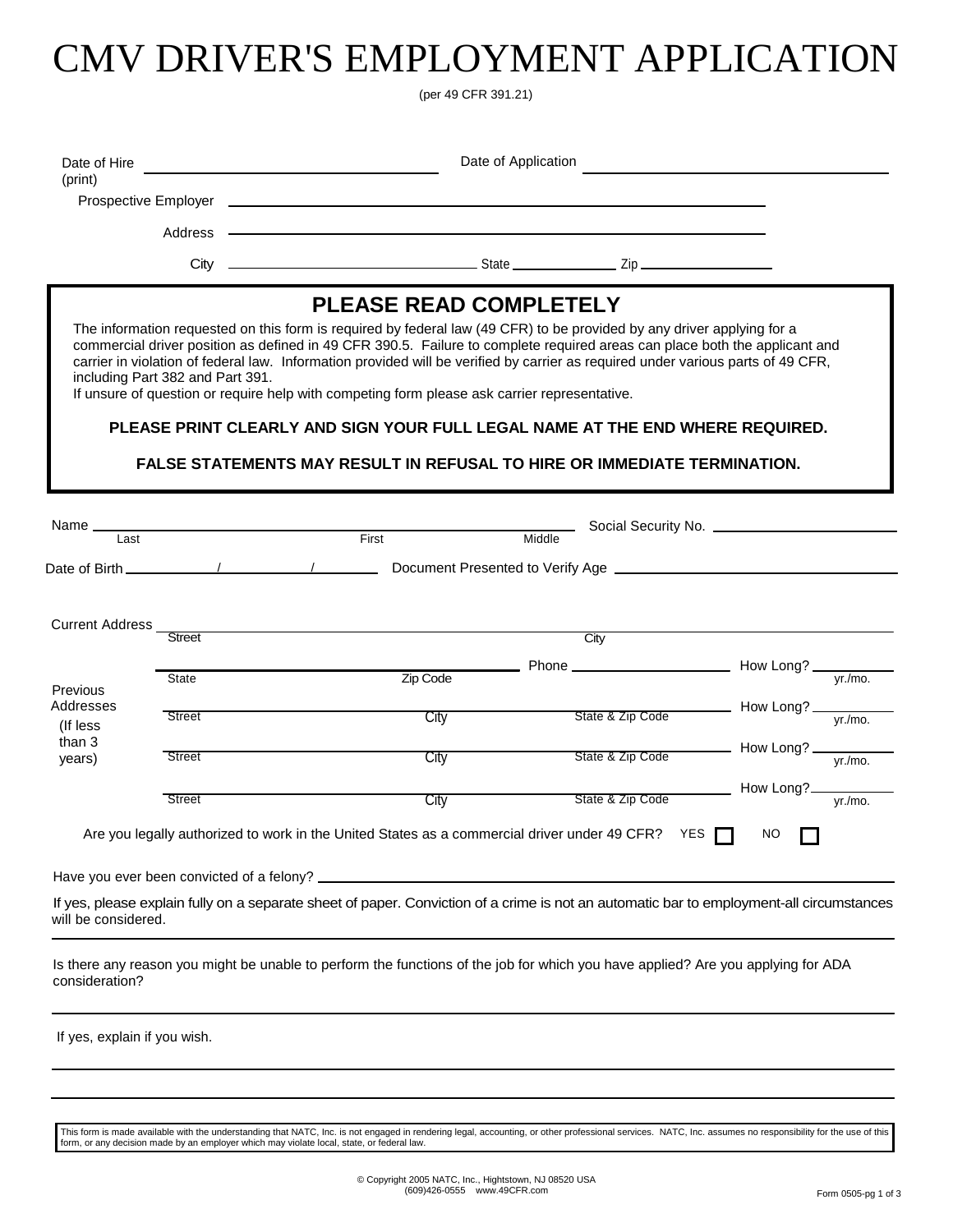## **APPLICANT MUST COMPLETE**

(answer all questions - please print)

### **EMPLOYMENT HISTORY**

All applicants must provide the following information for any previous employer during the preceding 3 years. Complete all areas below. Applicants shall also provide an additional 7 years of information for those employers for whom the applicant has operated a commercial motor vehicle (CMV).

(NOTE: List employers in reverse order starting with the most recent. Use additional sheet if necessary.)

| <b>CURRENT EMPLOYER</b>                                                                                                                                     |                         | DATES (Mo./Yr.)           |
|-------------------------------------------------------------------------------------------------------------------------------------------------------------|-------------------------|---------------------------|
| <b>COMPANY NAME</b>                                                                                                                                         |                         | <b>TO</b><br><b>FROM</b>  |
| <b>ADDRESS</b>                                                                                                                                              |                         | POSITION HELD             |
| <b>CITY</b><br><b>STATE</b>                                                                                                                                 | <b>ZIP</b>              | SALARY/WAGE               |
| <b>CONTACT PERSON</b>                                                                                                                                       | <b>PHONE NUMBER</b>     | <b>REASON FOR LEAVING</b> |
| WAS YOUR JOB DESIGNATED AS A SAFETY-SENSITIVE FUNCTION IN ANY DOT-REGULATED MODE SUBJECT TO THE DRUG AND<br>ALCOHOL TESTING REQUIREMENTS OF 49 CFR PART 40? | $\Box$ YES<br>$\Box$ NO |                           |
| <b>PREVIOUS EMPLOYER</b>                                                                                                                                    |                         | DATES (Mo./Yr.)           |
| <b>COMPANY NAME</b>                                                                                                                                         |                         | <b>FROM</b><br><b>TO</b>  |
| <b>ADDRESS</b>                                                                                                                                              |                         | POSITION HELD             |
| <b>STATE</b><br><b>CITY</b>                                                                                                                                 | ZIP                     | SALARY/WAGE               |
| <b>CONTACT PERSON</b>                                                                                                                                       | <b>PHONE NUMBER</b>     | <b>REASON FOR LEAVING</b> |
| WAS YOUR JOB DESIGNATED AS A SAFETY-SENSITIVE FUNCTION IN ANY DOT-REGULATED MODE SUBJECT TO THE DRUG AND<br>ALCOHOL TESTING REQUIREMENTS OF 49 CFR PART 40? | $\Box$ YES<br>$\Box$ No |                           |
| <b>PREVIOUS EMPLOYER</b>                                                                                                                                    |                         | DATES (Mo./Yr.)           |
| <b>COMPANY NAME</b>                                                                                                                                         |                         | <b>FROM</b><br><b>TO</b>  |
| <b>ADDRESS</b>                                                                                                                                              |                         | POSITION HELD             |
| <b>CITY</b><br><b>STATE</b>                                                                                                                                 | ZIP                     | SALARY/WAGE               |
| <b>CONTACT PERSON</b>                                                                                                                                       | PHONE NUMBER            | <b>REASON FOR LEAVING</b> |
| WAS YOUR JOB DESIGNATED AS A SAFETY-SENSITIVE FUNCTION IN ANY DOT-REGULATED MODE SUBJECT TO THE DRUG AND<br>ALCOHOL TESTING REQUIREMENTS OF 49 CFR PART 40? | $\Box$ YES<br>$\Box$ No |                           |
| <b>PREVIOUS EMPLOYER</b>                                                                                                                                    |                         | DATES (Mo./Yr.)           |
| <b>COMPANY NAME</b>                                                                                                                                         |                         | <b>FROM</b><br><b>TO</b>  |
| <b>ADDRESS</b>                                                                                                                                              |                         | POSITION HELD             |
| <b>CITY</b><br><b>STATE</b>                                                                                                                                 | <b>ZIP</b>              | SALARY/WAGE               |
| <b>CONTACT PERSON</b>                                                                                                                                       | <b>PHONE NUMBER</b>     | <b>REASON FOR LEAVING</b> |
| WAS YOUR JOB DESIGNATED AS A SAFETY-SENSITIVE FUNCTION IN ANY DOT-REGULATED MODE SUBJECT TO THE DRUG AND<br>ALCOHOL TESTING REQUIREMENTS OF 49 CFR PART 40? | $\Box$ YES<br>$\Box$ NO |                           |
| <b>PREVIOUS EMPLOYER</b>                                                                                                                                    |                         | DATES (Mo./Yr.)           |
| <b>COMPANY NAME</b>                                                                                                                                         |                         | <b>FROM</b><br><b>TO</b>  |
| <b>ADDRESS</b>                                                                                                                                              |                         | POSITION HELD             |
| <b>CITY</b><br><b>STATE</b>                                                                                                                                 | ZIP                     | SALARY/WAGE               |
| <b>CONTACT PERSON</b>                                                                                                                                       | <b>PHONE NUMBER</b>     | <b>REASON FOR LEAVING</b> |
| WAS YOUR JOB DESIGNATED AS A SAFETY-SENSITIVE FUNCTION IN ANY DOT-REGULATED MODE SUBJECT TO THE DRUG AND<br>ALCOHOL TESTING REQUIREMENTS OF 49 CFR PART 40? | ∏ YES<br>$\Box$ No      |                           |
| <b>PREVIOUS EMPLOYER</b>                                                                                                                                    |                         | DATES (Mo./Yr.)           |
| <b>COMPANY NAME</b>                                                                                                                                         |                         | <b>TO</b><br><b>FROM</b>  |
|                                                                                                                                                             |                         |                           |
| ADDRESS                                                                                                                                                     |                         | POSITION HELD             |
| <b>CITY</b><br><b>STATE</b>                                                                                                                                 | ZIP                     | SALARY/WAGE               |
| <b>CONTACT PERSON</b>                                                                                                                                       | PHONE NUMBER            | <b>REASON FOR LEAVING</b> |